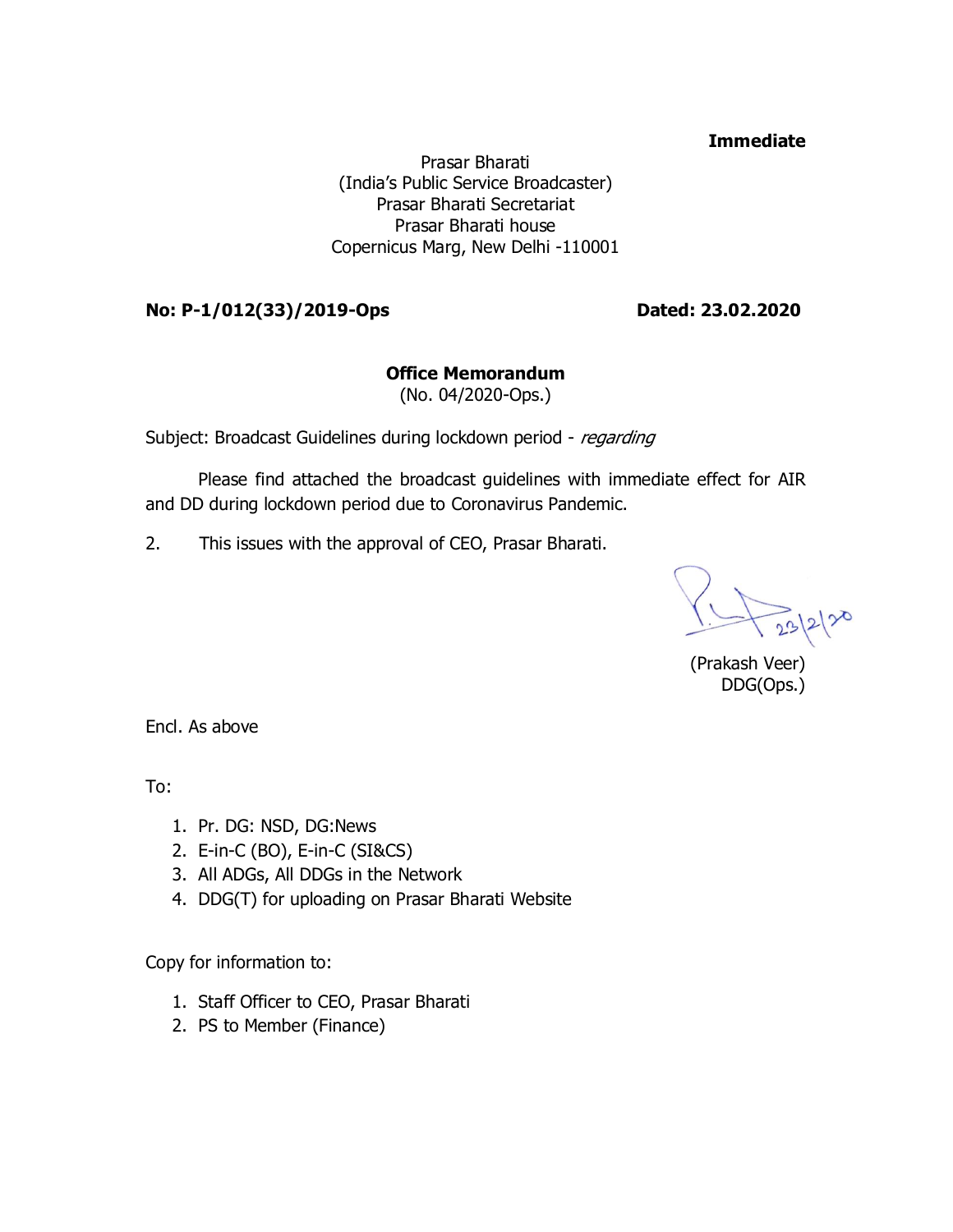### **Broadcast Guidelines during lockdown period**

# **A) ESSENTIAL RADIO SERVICES**

### **AIR - National:**

All India Radio may operate the two national services as mentioned below as essential services that would be available in all modes and may be utilised by any station for relay in case of contingency:

- a. 24x7 Bilingual National News Service in Hindi and English to be produced by NSD Delhi
	- i. National News Service to designate a Bilingual Morning Hour and a Evening Hour dedicated to COVID-19 related latest summary of factual position
	- ii. The designated slots to be 30 min in Hindi and 30 min in English
	- iii. The designated slots to be advertised widely so that there is mass awareness on the same
	- iv. These updates to be available in all modes and subsequently made available digitally in a designated playlist for use by private media
- b. 24x7 Vividh Bharati in Hindi to be produced by Mumbai
	- · VB service, pre-recorded Hindi entertainment content with periodic insertion of
		- $\circ$  news updates from (a)
		- o additionally a segment on Good News Stories on COVID-19 recovery/fight-back to be produced by NSD

#### **BOTH SERVICES TO CARRY HIGH FREQUENCY SPOTS/JINGLES ON**

- · **SOCIAL DISTANCING**
- · **STRICT OBSERVANCE OF LOCKDOWN**

#### **AIR - Regional**

1) Stations with one MW/FM channel may relay the National News Service produced by NSD Delhi with appropriate insertion of local/regional news bulletins and informational content in local/regional languages subject to local circumstances and conditions.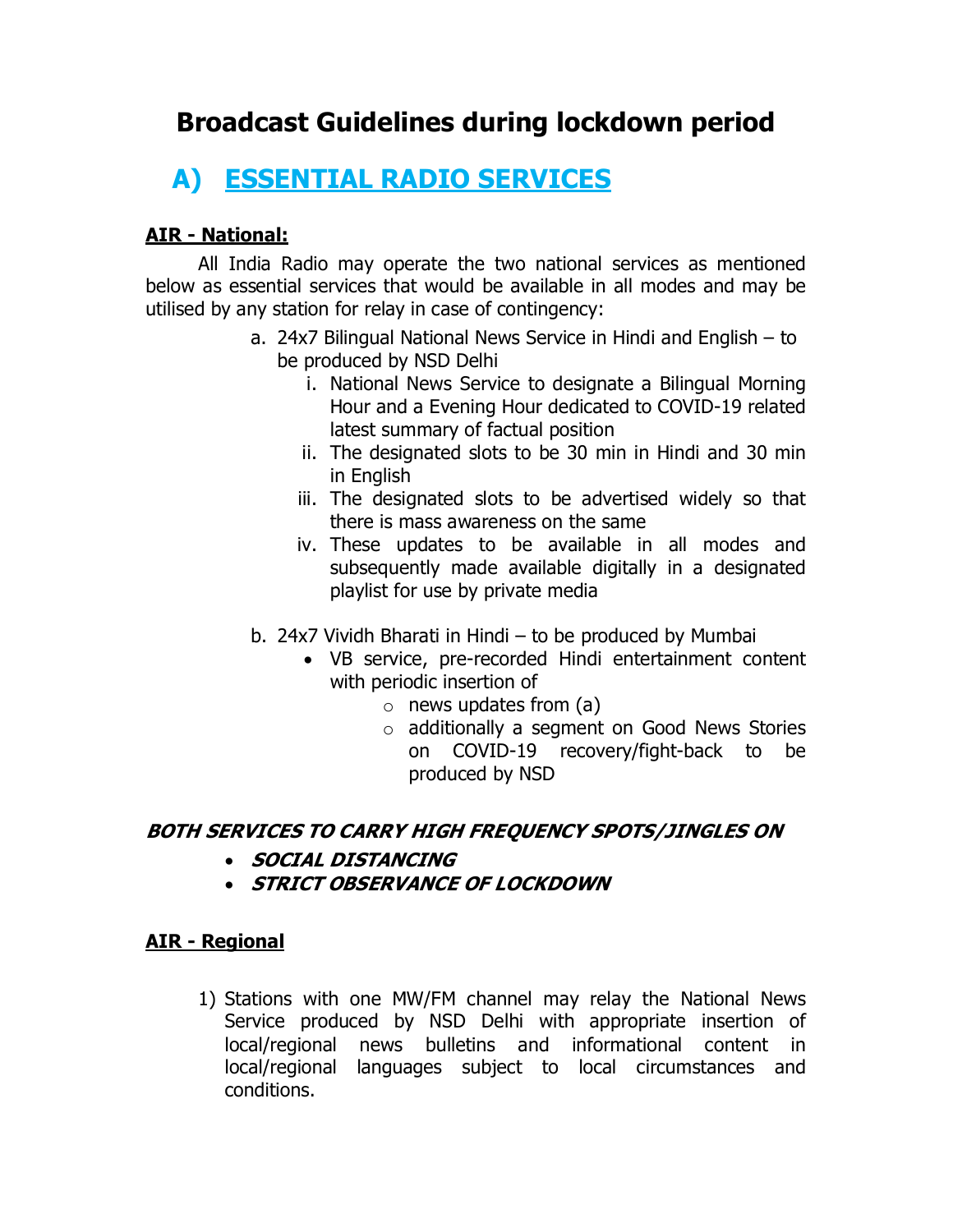- i. Regional designated slots to follow National Slots in local/regional language dedicated to COVID-19 related latest summary of national factual position and local position in that region
- ii. The designated slots to be advertised widely so that there is mass awareness on the same
- iii. These updates to be available in all modes and subsequently made available digitally in a designated playlist for use by private media
- 2) Stations with more than one MW/FM channel, may relay
	- a. the National Vividh Bharati service on the additional channel with appropriate insertion of local/regional news bulletins and informational content in local/regional languages subject to local circumstances and conditions

OR

- b. local language Vividh Bharati service on the additional channel with appropriate insertion of local/regional news bulletins and critical informational content in local/regional languages subject to local circumstances and conditions.
- 3) All relay FM transmitters to run the National Vividh Bharati service.
- 4) Good News Stories on COVID-19 recovery/fight-back may be produced in local/regional language as well for insertion in local language Vividh Bharati where feasible.

**Note:**

**1. Zonal ADGs in close coordination with Pr. DG, NSD may decide the regional window depending upon the local condition and capabilities of the concerned centre/RNU.**

**2. In case of contingency as a fall back option the National News service may relay the audio of DD News.**

## **B) NON-ESSENTIAL RADIO SERVICES**

The following non-essential radio services may be suspended with immediate effect during the lockdown

ESD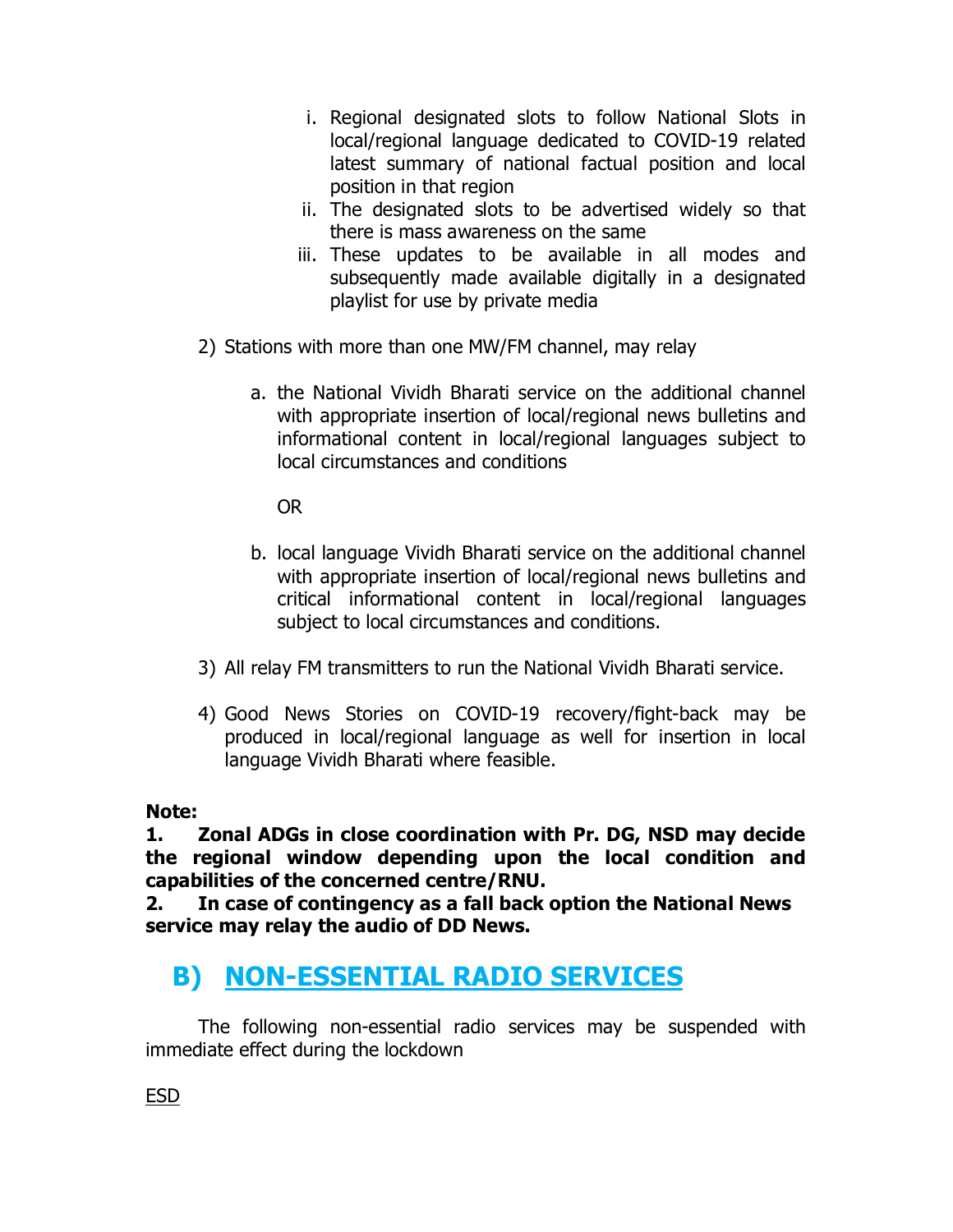- 5) All ESD services
- 6) All transmitters dedicated to ESD

#### DRM

- 7) Pure DRM mode operations
	- a. DRM transmitters may be operated on analogue / simulcast mode to relay the National News Service subject to local circumstances and conditions

FM

8) Stations with a  $3<sup>rd</sup>$  FM channel may relay audio of DD News or DD India subject to feasibility

# **C) ESSENTIAL TV SERVICES**

#### **National Channel Operations:**

#### **Live operations:**

The following 3 channels will remain on a live mode to address any emergency situation.

DD National - To run as it is with a reduced manpower & appropriately modified FPC

DD News - To run as it is with a reduced manpower & appropriately modified FPC. Clean stream of the same to be available without ticker, and logo for relay by Hindi belt channels.

DD India - To run as it is with a reduced manpower &appropriately modified FPC. Clean stream of the same to be available without ticker, and logo for relay by Hindi belt channels.

- DD News/DD India to designate a Bilingual Morning Hour and a Evening Hour dedicated to COVID-19 related latest summary of factual position
- The designated slots to be 30min in Hindi and 30 min in English
- The designated slots to be advertised widely so that there is mass awareness on the same
- · These updates to be made available digitally in a designated playlist for use by private media
- · Additionally a Good News Segment to be produced on COVID-19 recovery/fight-back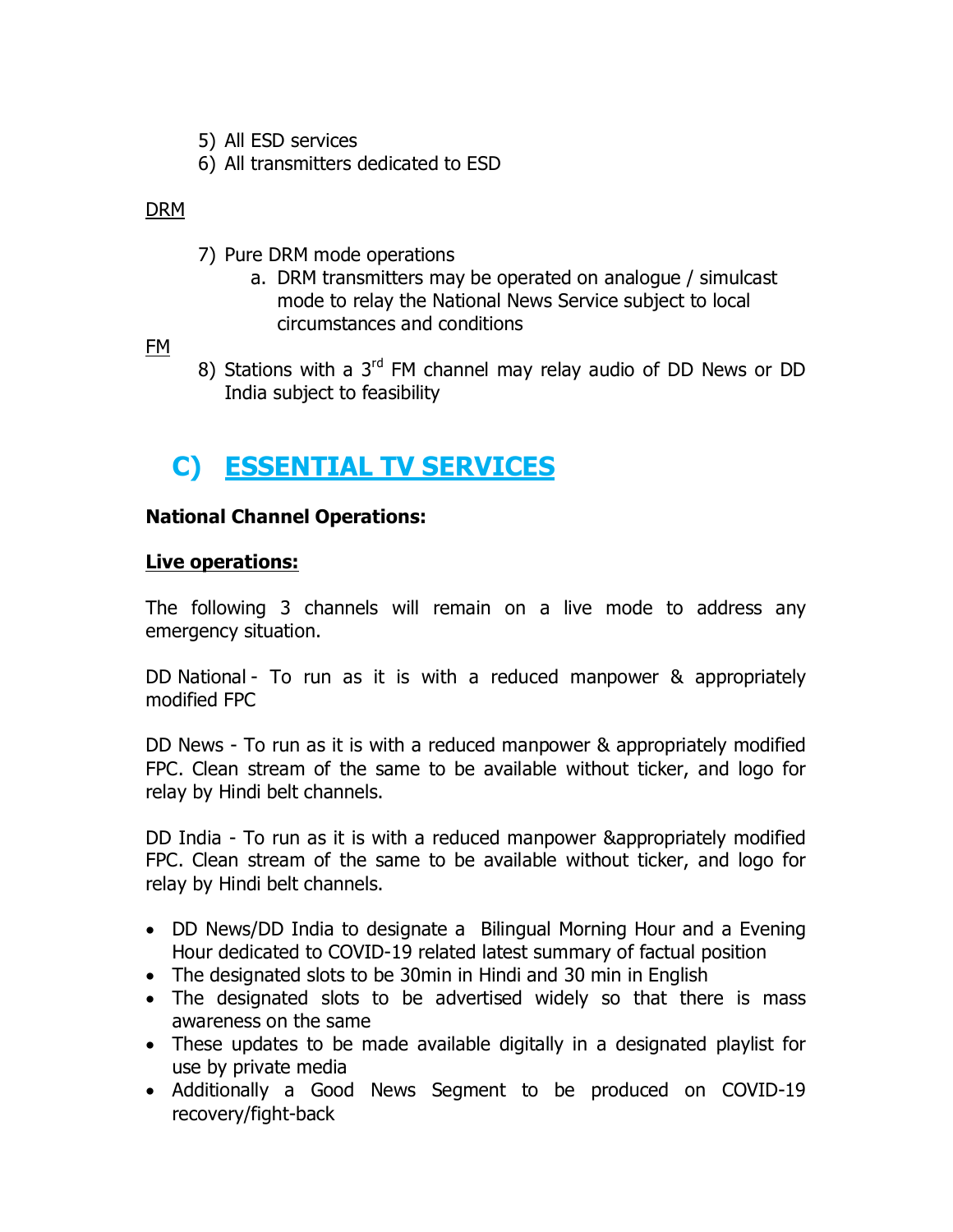#### **Non-Live Operation:**

The following channels should operate in the mode as mentioned below:

| DD Bharati $-$   |                          | To run on play out mode |
|------------------|--------------------------|-------------------------|
| DD Kisan         | $\overline{\phantom{0}}$ | To run on play out mode |
| <b>DD Sports</b> | $\overline{\phantom{m}}$ | To run on play out mode |
| DD Urdu          | $\overline{\phantom{0}}$ | To simulcast DD News    |

#### **Regional Channel Operations:**

- · Regional designated slots to follow National Slots in local/regional language dedicated to COVID-19 related latest summary of national factual position and local position in that region
- The designated slots to be advertised widely so that there is mass awareness on the same
- · These updates to be made available digitally in a designated playlist for use by private media
- · Additionally a Good News Segment to be produced in local/regional language on COVID-19 recovery/fight-back

#### **Hindi Belt Channels:**

To simulcast DD News with a suitable insertion of local bulletins / content as required.

They will receive the clean feed of DD News and will use the respective logo and ticker.

#### **Non-Hindi belt Channels:**

To simulcast DD India with a suitable insertion of local bulletins / content as required.

They will receive the clean feed of DD India and will use the respective logo and ticker.

#### **Note:**

**1. Zonal ADGs in close coordination with DG, News may decide the regional window depending upon the local condition and capabilities of the concerned Kendra/RNU.**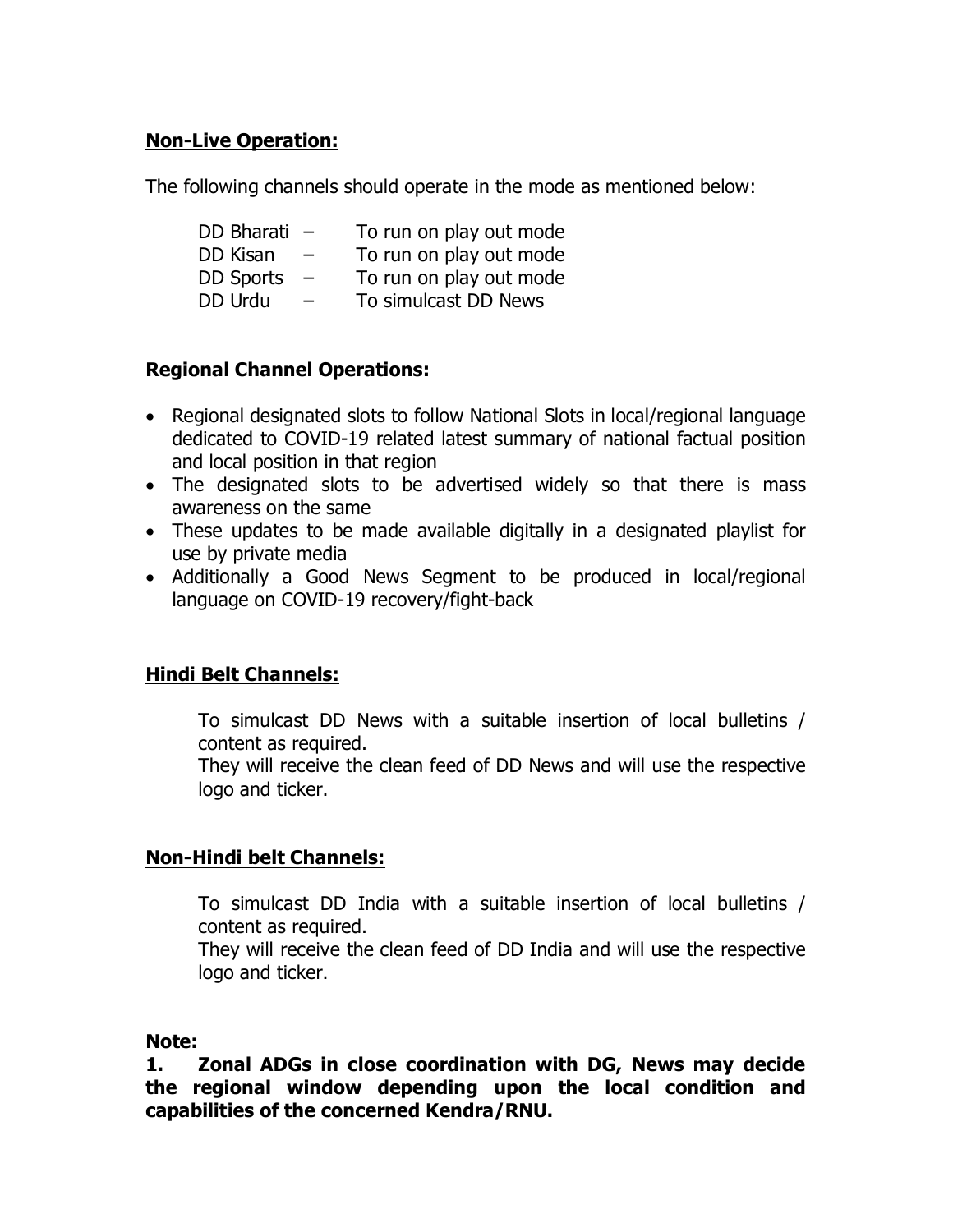**2. All satellite channels to run in high frequency scroll messages and video messages on:**

- · **Social Distancing**
- · **Strict adherence to lock-down and any other COVID-19 related emergency updates**

#### **DTH & C-Band Operations**

Being an essential service, DTH Todapur unit may have seamless operations as usual.

Also the C- band operations from various locations may have uninterrupted service.

# **D) NON-ESSENTIAL TV SERVICES**

The following non-essential services may be suspended with immediate effect.

#### **a. Analogue Terrestrial Transmitters:**

All analogue terrestrial transmitters operations may be suspended except in

- · J&K
- · Leh, Ladakh
- · Lakshadweep
- · A&N Islands/
- · Puducherry, Sikkim,
- and any other Kendra that generates daily news bulletins with no satellite footprint may continue with local terrestrial operations, so that the daily local news transmission is not disrupted.

#### **b. Digital Terrestrial Transmitters**

DTT operations may be suspended

**Note:**